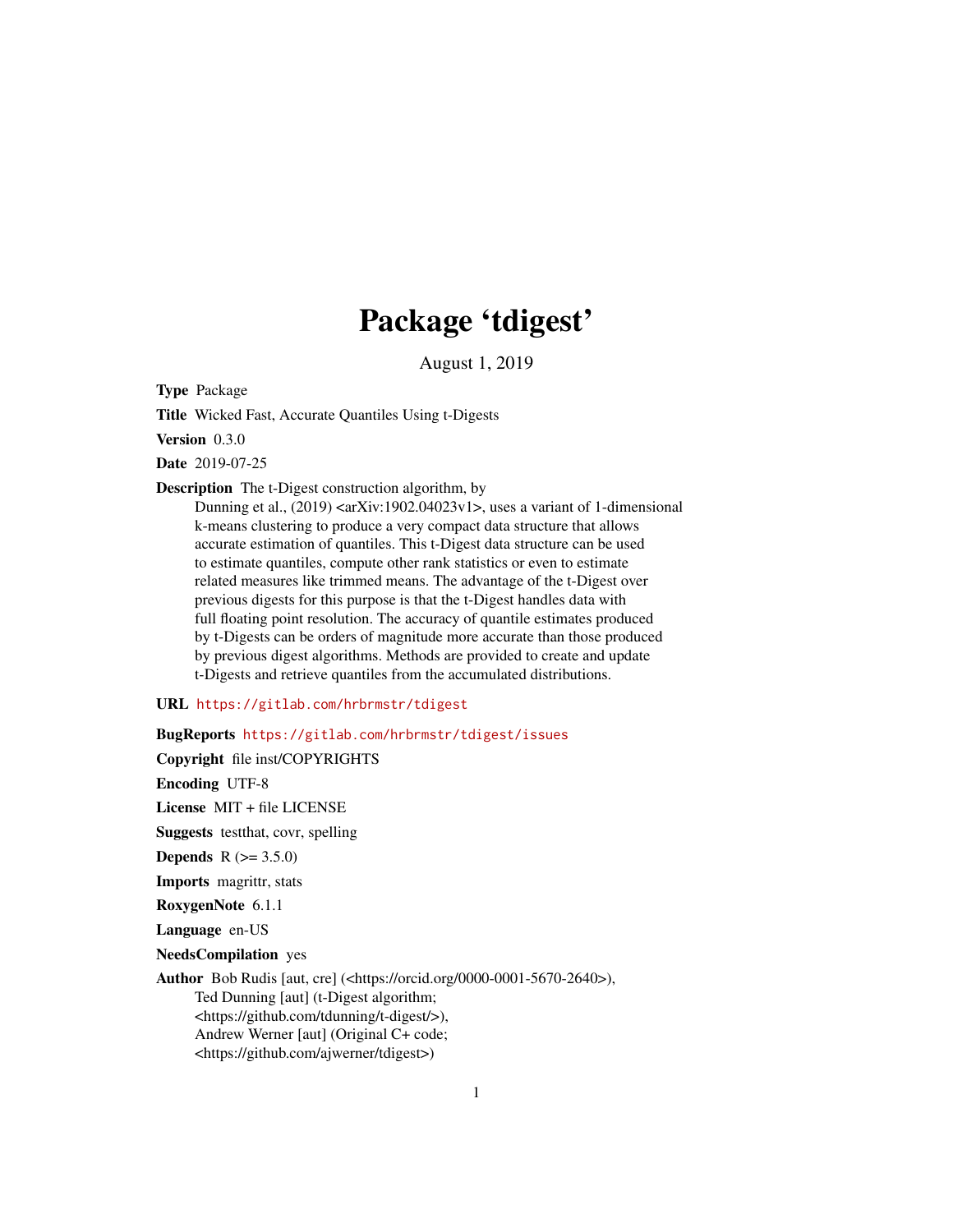<span id="page-1-0"></span>Maintainer Bob Rudis <br/>bob@rud.is> Repository CRAN Date/Publication 2019-08-01 09:10:02 UTC

## R topics documented:

| Index |  |
|-------|--|

td\_add *Add a value to the t-Digest with the specified count*

### Description

Add a value to the t-Digest with the specified count

#### Usage

td\_add(td, val, count)

#### Arguments

| td    | t-Digest object |
|-------|-----------------|
| val   | value           |
| count | count           |

#### Value

the original, updated tdigest object

#### Examples

```
td <- td_create(10)
td_add(td, 0, 1)
```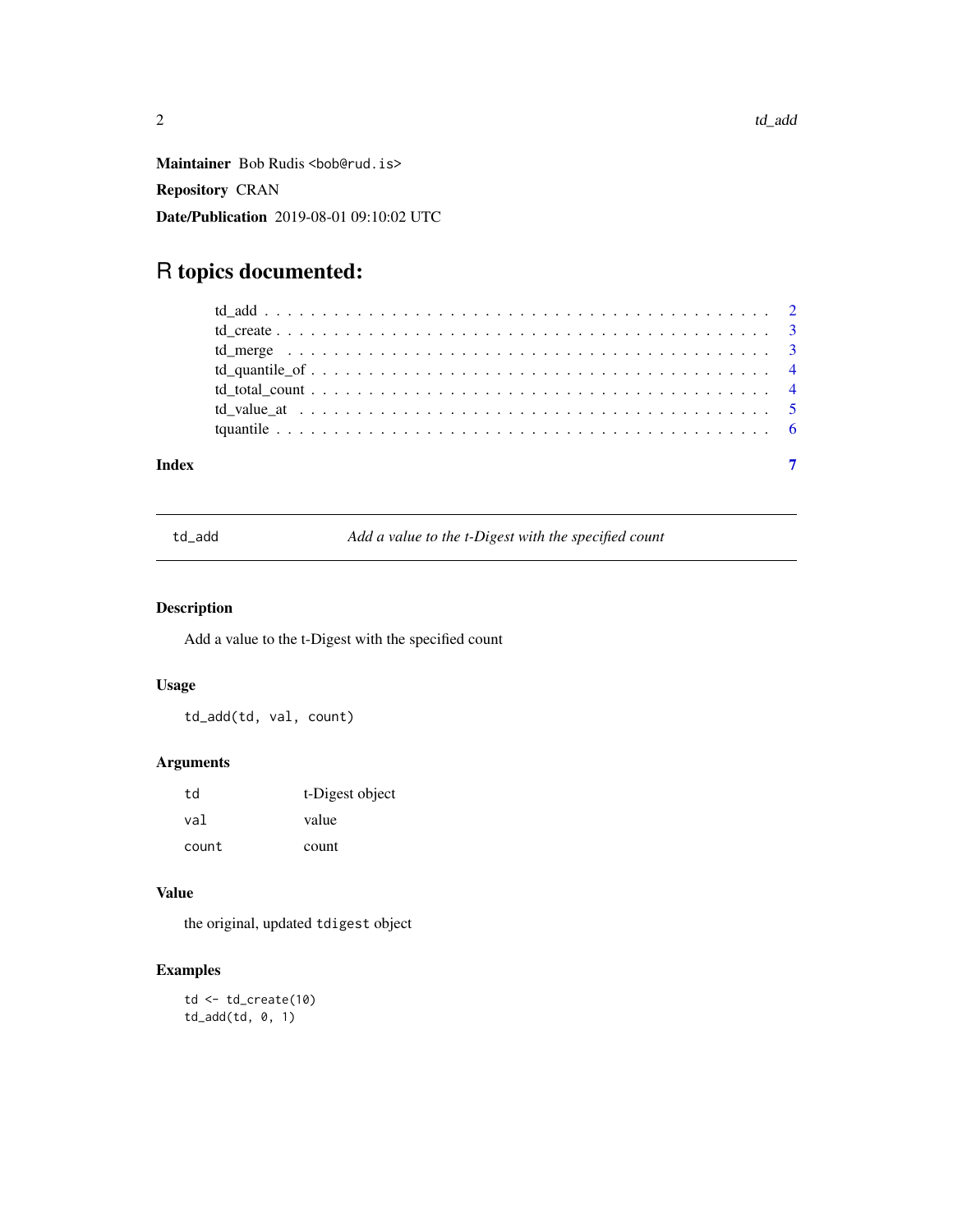<span id="page-2-0"></span>

### Description

Allocate a new histogram

#### Usage

td\_create(compression = 100)

is\_tdigest(td)

#### Arguments

| compression | the input compression value; should be $\ge$ = 1.0; this will control how aggres- |
|-------------|-----------------------------------------------------------------------------------|
|             | sively the t-Digest compresses data together. The original t-Digest paper sug-    |
|             | gests using a value of 100 for a good balance between precision and efficiency.   |
|             | It will land at very small (think like 1e-6 percentile points) errors at extreme  |
|             | points in the distribution, and compression ratios of around 500 for large data   |
|             | sets $(-1$ million datapoints). Defaults to 100.                                  |
|             |                                                                                   |

td t-digest object

#### Value

a tdigest object

#### References

[Computing Extremely Accurate Quantiles Using t-Digests](https://arxiv.org/abs/1902.04023)

#### Examples

td <- td\_create(10)

td\_merge *Merge one t-Digest into another*

### Description

Merge one t-Digest into another

#### Usage

td\_merge(from, into)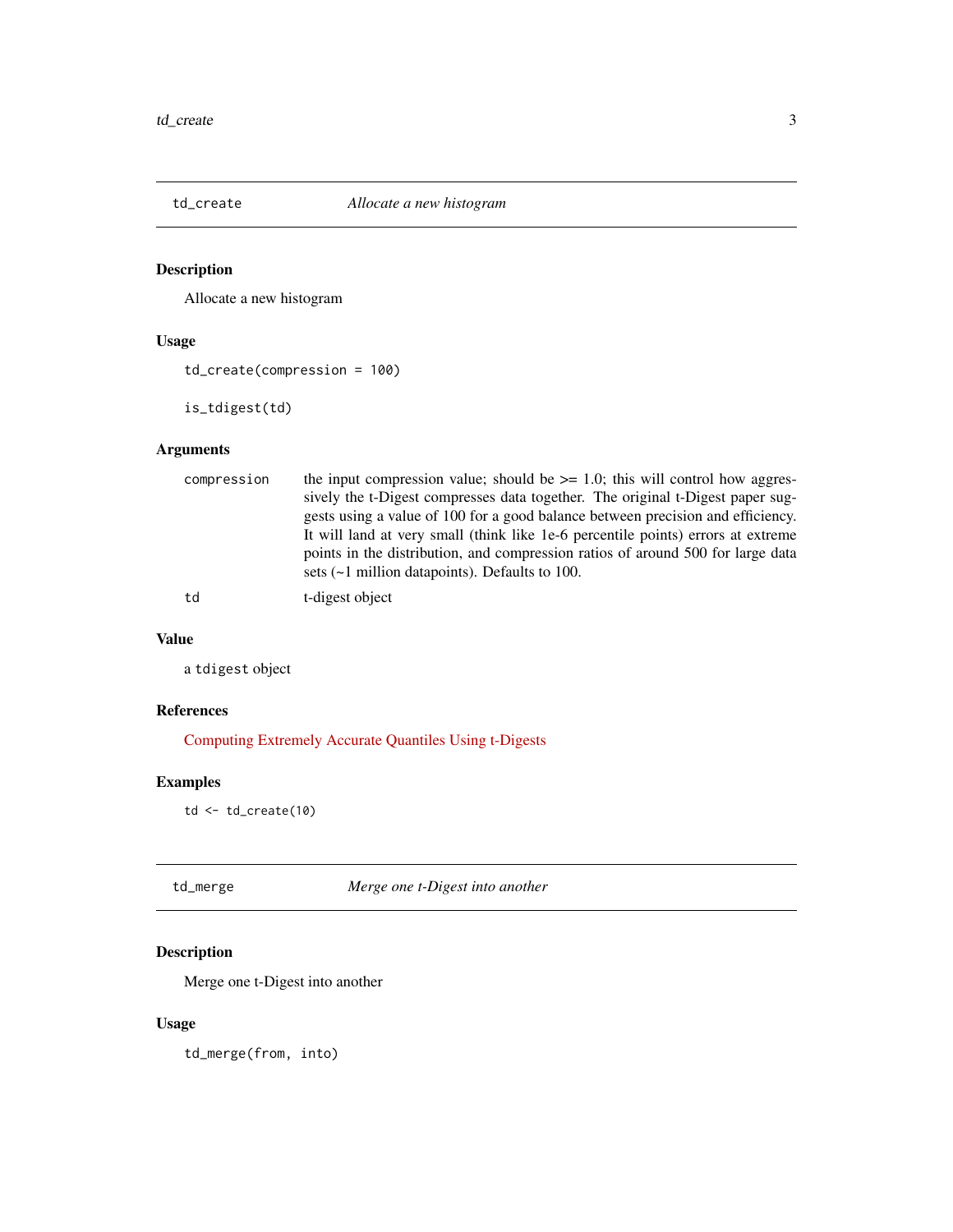#### Arguments

from, into t-Digests

### Value

into a tdigest object

td\_quantile\_of *Return the quantile of the value*

#### Description

Return the quantile of the value

#### Usage

td\_quantile\_of(td, val)

#### Arguments

| td  | t-Digest object |
|-----|-----------------|
| val | value           |

#### Value

the computed quantile (double)

td\_total\_count *Total items contained in the t-Digest*

#### Description

Total items contained in the t-Digest

#### Usage

td\_total\_count(td)

## S3 method for class 'tdigest' length(x)

### Arguments

| td | t-Digest object  |
|----|------------------|
| x  | a tdigest object |

<span id="page-3-0"></span>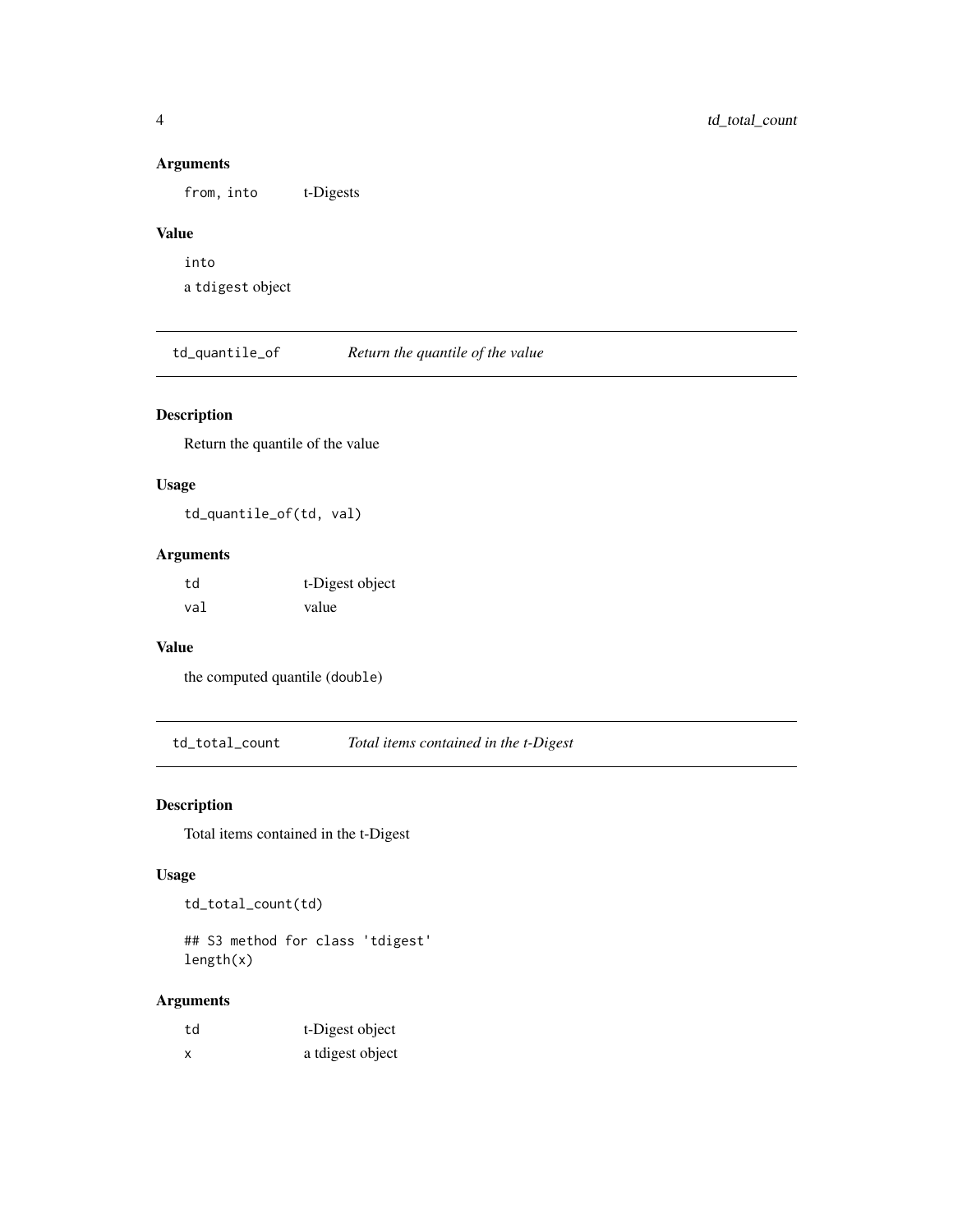<span id="page-4-0"></span>td\_value\_at 5

#### Value

double containing the size of the t-Digest

#### Examples

```
td \leftarrow td\_create(10)td_add(td, 0, 1)
td_total_count(td)
length(td)
```
td\_value\_at *Return the value at the specified quantile*

#### Description

Return the value at the specified quantile

#### Usage

```
td_value_at(td, q)
```
## S3 method for class 'tdigest' x[i, ...]

#### Arguments

| td | t-Digest object         |
|----|-------------------------|
| a  | quantile (range $0:1$ ) |
| x  | a tdigest object        |
| i  | quantile (range $0:1$ ) |
|    | unused                  |

#### Value

the computed quantile (double)

#### Examples

```
td <- td_create(10)
td_add(td, 0, 1) %>%
  td_add(10, 1)
td_value_at(td, 0.1)
td_value_at(td, 0.5)
td[0.1]
td[0.5]
```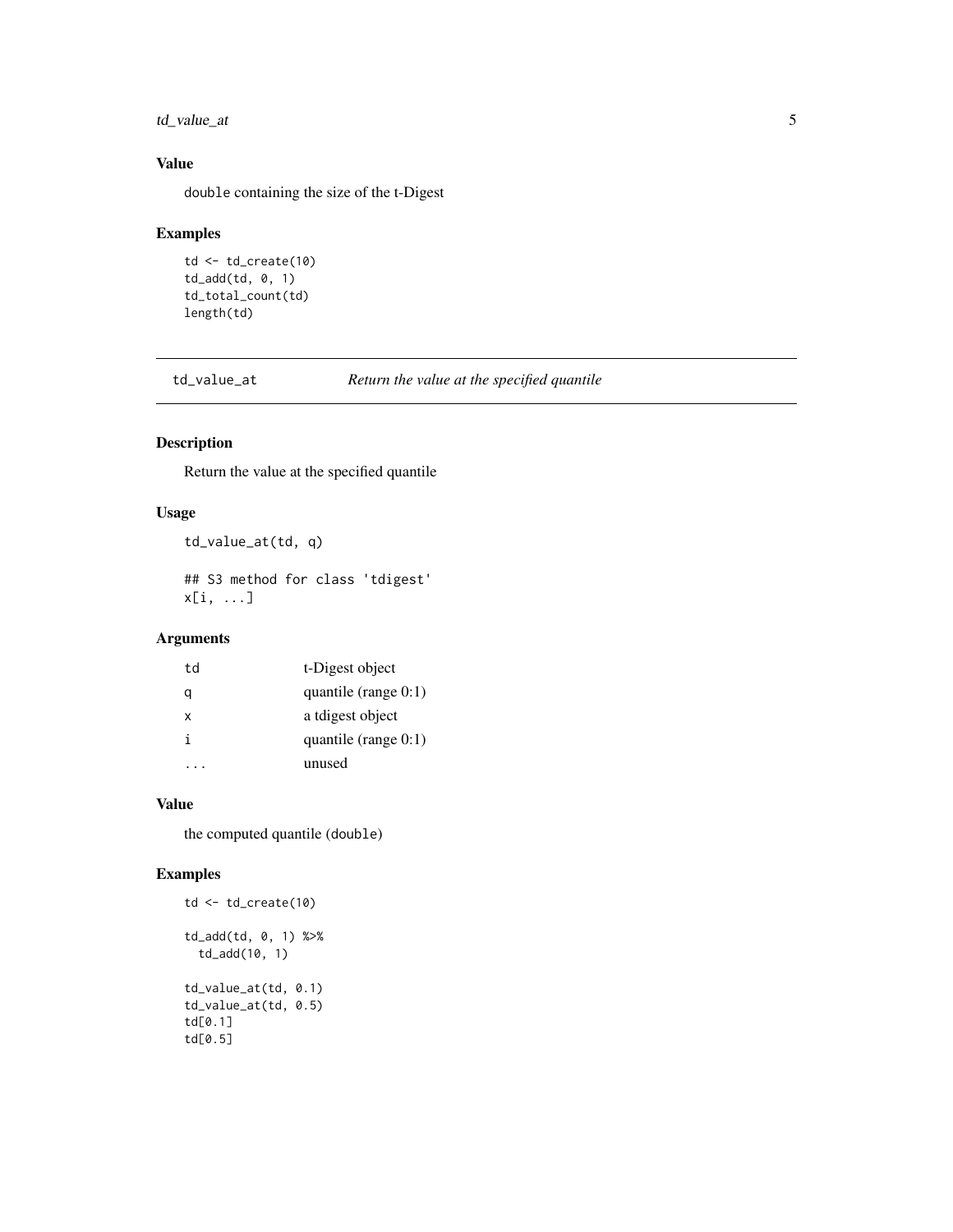<span id="page-5-0"></span>

#### Description

Calculate sample quantiles from a t-Digest

#### Usage

```
tquantile(td, probs)
```
## S3 method for class 'tdigest' quantile(x, probs =  $seq(0, 1, 0.25), ...$ )

#### Arguments

| td    | t-Digest object                                          |
|-------|----------------------------------------------------------|
| probs | numeric vector of probabilities with values in range 0:1 |
| X     | numeric vector whose sample quantiles are wanted         |
|       | unused                                                   |

### Value

a numeric vector containing the requested quantile values

#### References

[Computing Extremely Accurate Quantiles Using t-Digests](https://arxiv.org/abs/1902.04023)

#### Examples

```
set.seed(1492)
x <- sample(0:100, 1000000, replace = TRUE)
td <- tdigest(x, 1000)
tquantile(td, c(0, .01, 0.1, 0.2, 0.3, 0.4, 0.5, 0.6, 0.7, 0.8, 0.9, 0.99, 1))
quantile(td)
```